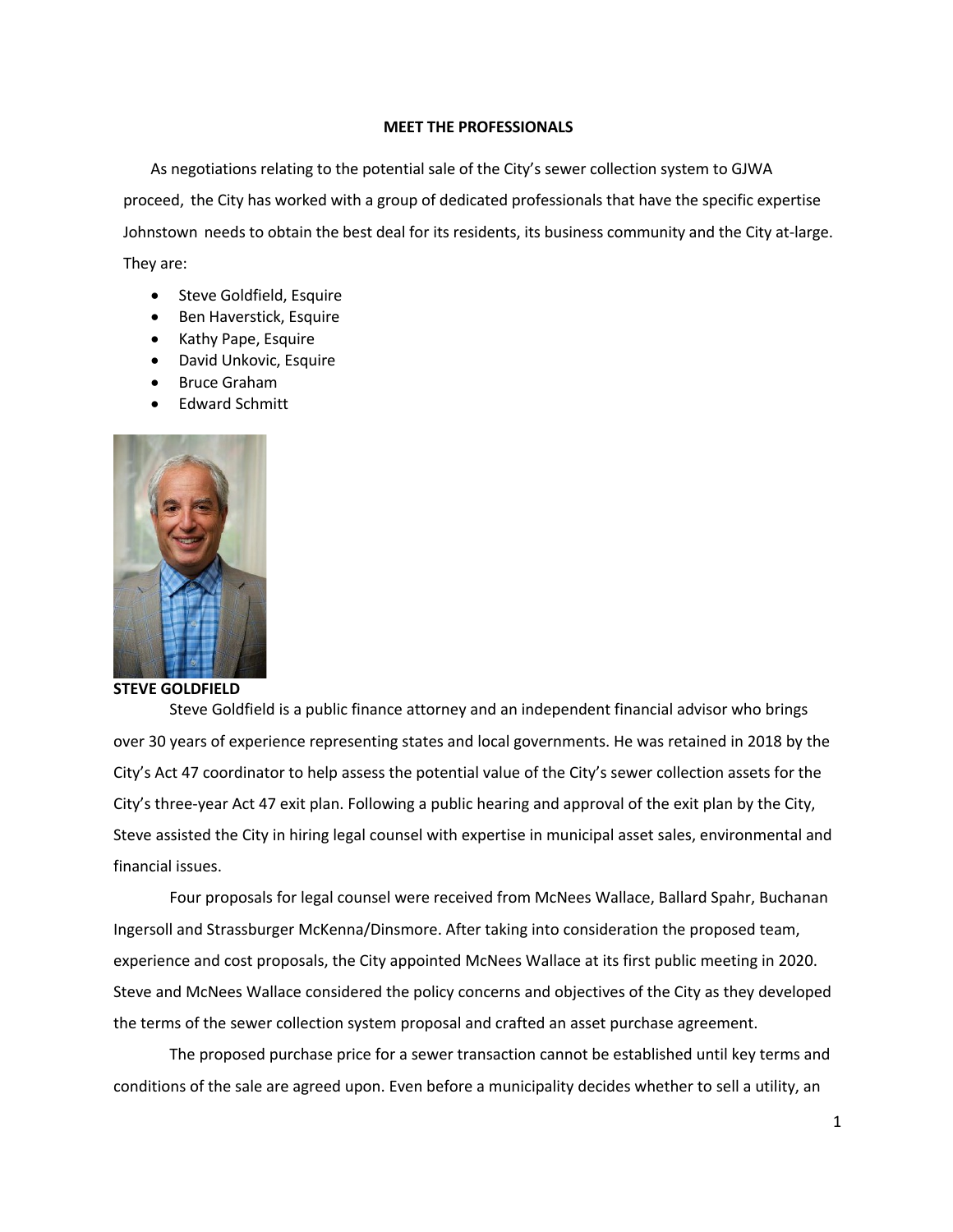asset purchase agreement is prepared by the seller's legal counsel, distributed for comment, negotiated, and only then will a price proposal be solicited. The reason: terms like the length of any rate limitations, the circumstances under which rate freezes can be lifted, distribution of risks and a host of other issues will have a material bearing on the amount an interested purchaser is willing to pay for the system.

Steve was the financial advisor for the City of Harrisburg's Act 47 receiver and subsequent Act 47 coordinator from 2012-2017. In that role, he assessed water and sewer assets (which were transferred to an operating authority, not sold), parking assets (which were transferred to a state agency under a long-term capital lease) and the infamous incinerator (which was sold to a municipal authority). Steve's experience with municipal water and sewer assets also includes:

Representing Strategic Management Team in connection with the Borough of Shenandoah's consideration of a potential sewer system sale (recommended not to sell) and water system sale (maybe).

Representing the Wyoming Valley Sewer Authority in a potential acquisition of the City of Wilkes-Barre's Sewer System (public-public regional effort).

- Represented the Valley Forge Sewer Authority to ensure the sale of underlying sewer collection/conveyance assets did not adversely impact the owner of the treatment facilities.
- Represented the Act 47 coordinator in the City of Scranton in connection with the City's sale of the Scranton Sewer Authority's assets to PA American.
- Represented the City of Chester in connection with Chester Water Authority matters.
- Represented New Garden Township Sewer Authority in connection with the sewer assets sale to Aqua American.

•

Steve's fees are paid by a Commonwealth of Pennsylvania grant obtained by the City with the assistance of the City's Act 47 coordinator.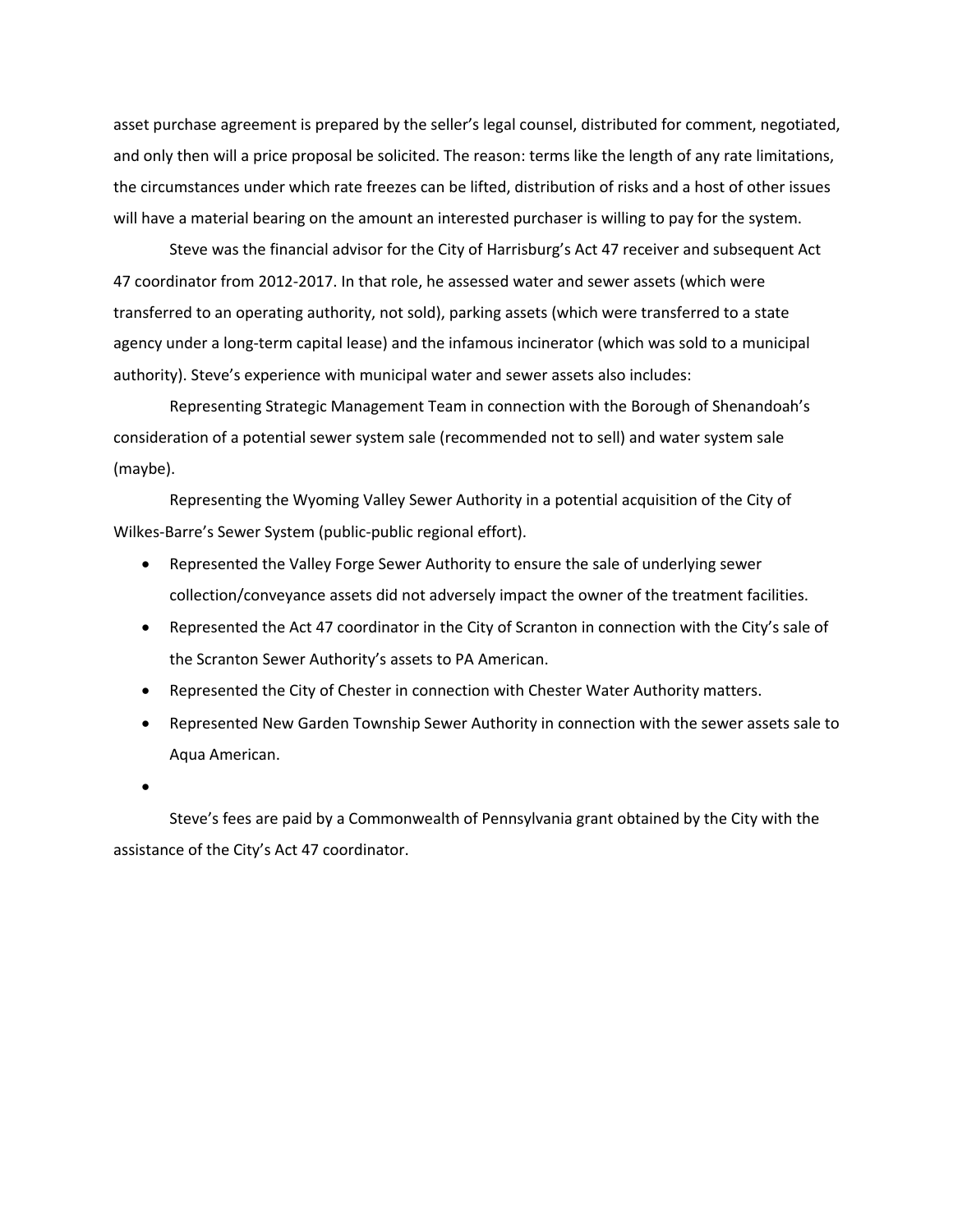

## **BENJAMIN HAVERSTICK**

Ben has taken the laboring oar as drafter and City Team negotiator for the Asset Purchase Agreement.

Ben is an attorney in the Corporate & Tax and Mergers & Acquisitions Groups in the Lancaster, PA office of McNees. Ben focuses on mergers and acquisitions, business law, commercial transactions and financings. He has been lead transaction counsel on a number of water and wastewater sales throughout Pennsylvania. He also serves as outside general counsel and transaction counselto clientsin variousindustries, including the service sector, technology, manufacturing, healthcare and real estate.

Ben is admitted in Pennsylvania and New York State, and started his career with close to 10 years' experience in New York City, working on large, complex transactions. Ben has represented clients in over \$30 billion of mergers, acquisitions and financings, including over \$500 million out of the Lancaster office. He is recognized for the range of his transaction experience, speed and efficiency and a strong sense of industry practice in getting deals done.

Ben grew up in Lancaster, PA. He received his B.A. from Wesleyan University in 2000 and his J.D. from New York University School of Law in 2005. He also spent several years studying in Germany.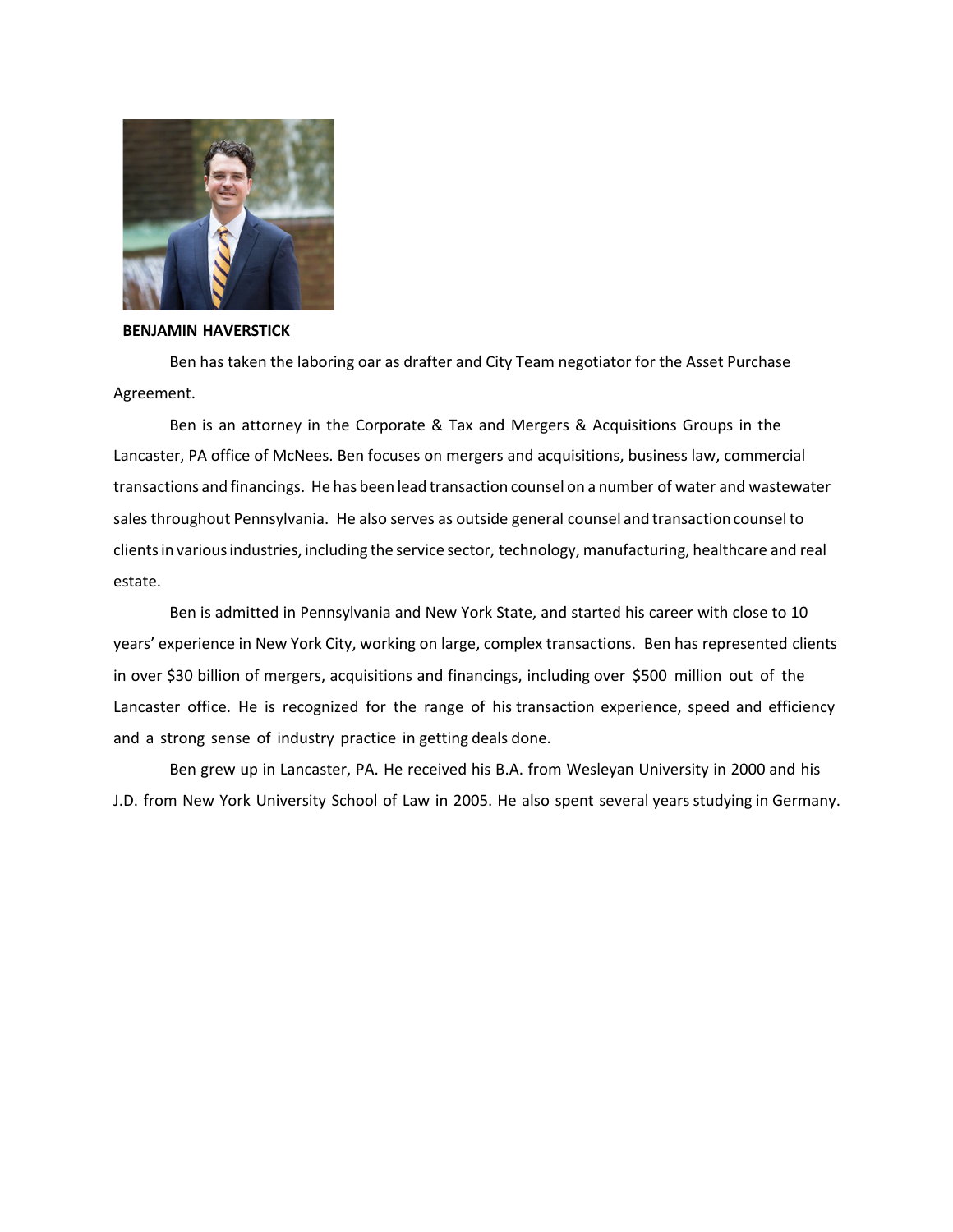

**KATHY L. PAPE**

Kathy has been instrumental in helping the City with amendmentsto the 2015 International Plumbing Code to permit Slip Lining and Pipe Bursting, with the rates and charges, freeze provisions and limits in the Asset Purchase Agreement.

Kathy is an attorney in the Public Finance and Governmental Services and Government Relations Groups in the Harrisburg, PA office of McNees. Kathy has been a leader in the water and wastewater industries and a national speaker on utility issues for more than 40 years. As a lawyer representing residential customersin service and rate cases at the Office of Consumer Advocate and the Public Utility Commission (PUC) to representing Pennsylvania American Water, Aqua Pennsylvania and General Waterworks (now Suez), Kathy has spent a career finding resolutions to difficult service and rate issues as a business, tax and utility lawyer at General Waterworks, a finance expert as Treasurer at Aqua American and as a businessleader as President of Pennsylvania American Water.

She has been involved in and responsible for the financial and customer service results of numerous acquisitions and divestments. She understands not only how to assessthe financial impacts of transactions but also the employee and customer impacts and the importance of transparency and communications to maximize the benefits and minimize the issues from a transaction.

Kathy has been engaged in improving the communities in which she and her family have lived. She has chaired the PA. Business Council, the Foundation for Enhancing Communities and the Whitpain Township Planning Commission. She is currently Vice Chair of the Hampden Township Industrial Development Authority and is a member of the Milton S. Hershey Medical Center Board of Directors, the Earth Conservancy, and the Edinboro University Council of Trustees.

Kathy has a B.S. in Political Science from Edinboro University, a J.D. from the Dickinson School of Law and an LLM in Taxation from Villanova University School of Law.

Kathy has been involved in various municipal asset sales. For example, Kathy lead the McNees team serving as counsel to the Steelton Borough Authority (the "Authority") in the sale of its water system. As part of our representation, McNees has assisted and continues to assist the Authority by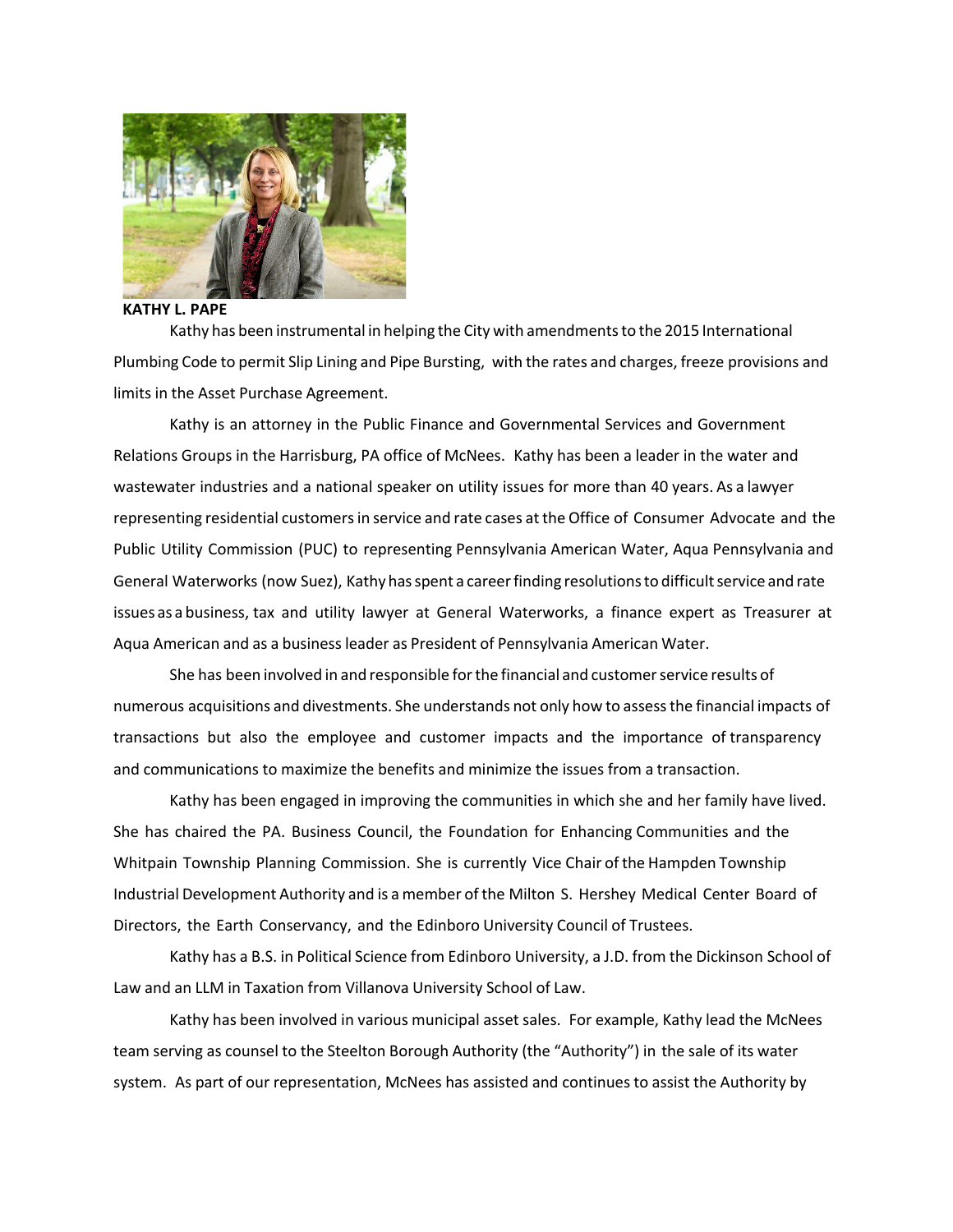providing the following services:

- Analyzed the financial, operation and legal impacts of the sale of the water system assets;
- Prepared a Request for Proposals;
- Facilitated small group meetings for the Authority and its consultants to address questions and vet all aspects of the transaction;
- Attended Authority board of directors' meetings to provide updates on the transaction;
- Facilitated community meetings to discuss the transaction and receive community feedback;
- Drafted and negotiated the Asset Purchase Agreement (the "APA") for the sale of the water system to benefit the Authority, including easement limitations;
- Assessed and resolve real estate issues;
- Negotiated the APA to maximize future capital improvements and customer assistance program, minimize rate change impacts and minimize employee impacts;
- Drafted applicable ordinances and resolutions;
- Participated in and protected the interests of the Authority during the PUC review process; and
- Prepared closing documents to minimize the Authority's continuing obligations.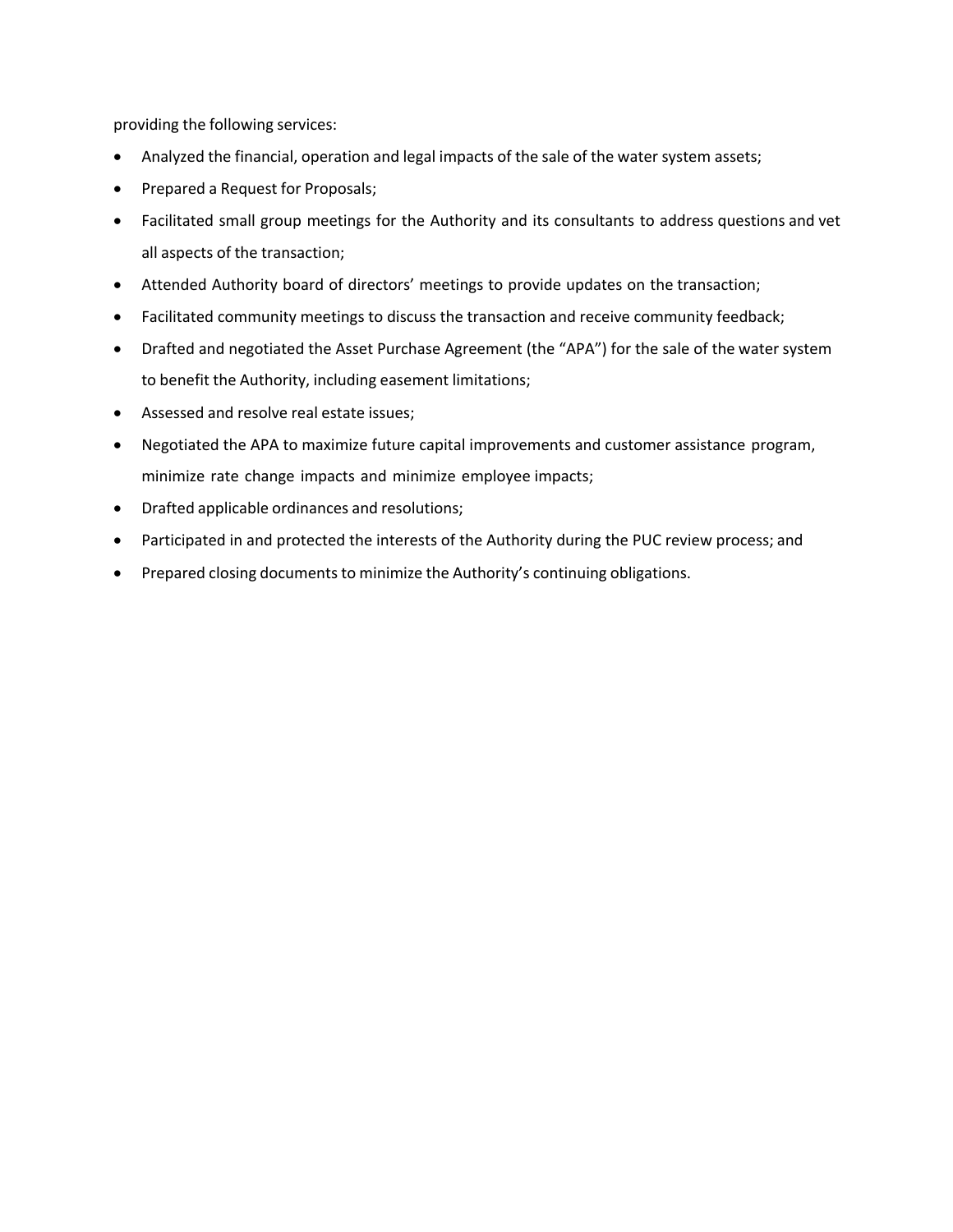

## **DAVID UNKOVIC**

Dave is playing an important role in making sure that the protections for the City in the Asset Purchase Agreement are memorialized properly in the documentsthe Buyer plansto utilize in the financing of the payment of the purchase price.

David is an attorney in the Public Finance and Government Services Group in the Lancaster, PA office of McNees. David has been a municipal bond lawyerin Pennsylvania for over 35 years. He has served as bond counsel on debt offerings by all sizes of governmental entities, including the Commonwealth of Pennsylvania, state agencies, counties, townships, boroughs, cities, school districts and authorities. He also focuses his practice on the legal aspects of developing and implementing recovery plans for distressed municipalities.

For most of his career he has worked at private law firms, but he has also served as chief compliance officer at PFM Asset Management, and, in the Corbett Administration, as chief counsel of the PA Department of Community and Economic Development (DCED) and as the first state-appointed receiver forthe City of Harrisburg. Asreceiver, he established the initial processes for the eventual asset transactions involving the incinerator and the parking system.

David joined McNees in 2013 and practices in the Lancaster office. He was born in Pittsburgh and resides in Montgomery County. David received his B.A. in political science, summa cum laude, from the University of Pennsylvania, and his J.D. from Harvard Law School. He is a former president of the Pennsylvania Association of Bond Lawyers and is a fellow of the American College of Bond Counsel.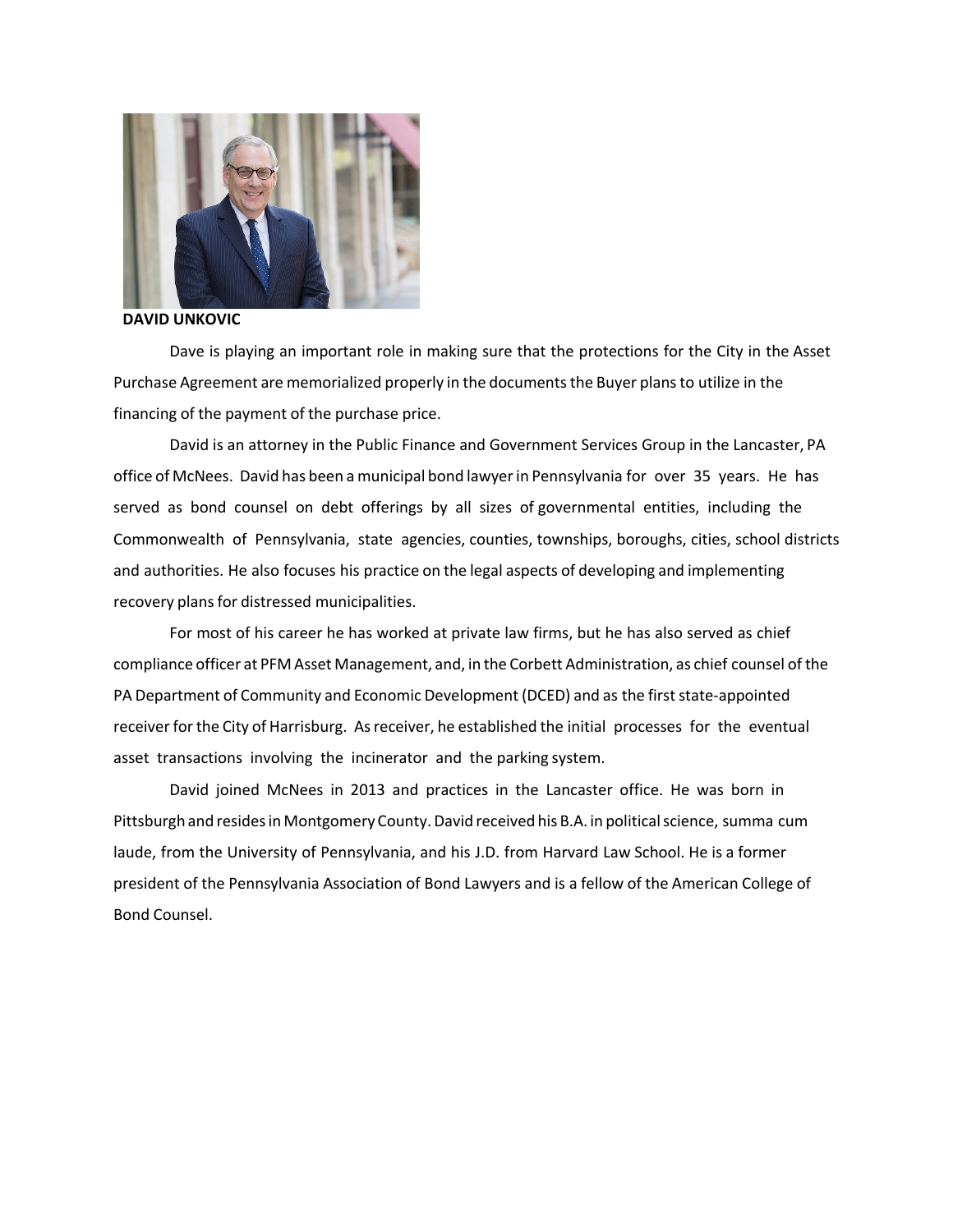## **BRUCE GRAHAM, PROJECT MANAGER & CONTRACT ADMINISTRATOR**

With the City of Johnstown Bruce has been providing independent oversight of projects and interfacing between the City and the Engineer. He is also reviewing contracts, current projects, pay estimates, change orders, work sequencing plans, conversion of old sewer to stormwater, system status, project performance, system testing and overall system functionality. Bruce has been assisting amendments and structuring of City ordinances as they relate to the 2015 International Plumbing Code and trenchless methods of pipe replacement.

Mr. Graham has been employed with Gibson-Thomas Engineering for over fourteen years and has extensive experience in all phases of construction projects beginning with funding applications to project close-out. Bruce's involvement also includes the preparation of feasibility studies, rate studies, cost estimates, budget preparation, specifications, pay estimates, change orders and coordination with field inspectors. Bruce has a long-standing relationship with our clients and serves as the project liaison on numerous engineering contracts.

Bruce has administrated numerous waterlines, sanitary sewer and storm sewer projects particularly in Cambria County, Westmoreland County, Allegheny County, Fayette County, Armstrong County and Indiana County. He has experience in funding applications and reporting to various funding sources such as the Pennsylvania Infrastructure Investment Authority (Pennvest), Rural Utilities Services (RUS), US Environmental Protection Agency (EPA) and the Community Development Block Grant (CDBG).

## **REPRESENTATIVE SEWER PROJECT:**

**Deer Creek Drainage Basin Authority – Bakerstown/Culmersville Sewer Extension Project** *–* This sewer project included the preparation of RUS funding applications for over \$7.5 million for the *Deer Creek Drainage Basin Authority*. The project included 427 EDU's, approximately 13 miles of sewer line and a pump station. Involvement included the preparation of contract specifications, bidding, contract management and close-out.

The following additional projects were completed for the Deer Creek Drainage Basin Authority. These projects were funded locally, and responsibility included the preparation of contract specifications, bidding, contract management and close-out.

- Rich Hill Force Main Replacement
- Hartwood Acre Force Main Repair
- SR 1013 Sewer Relocation Project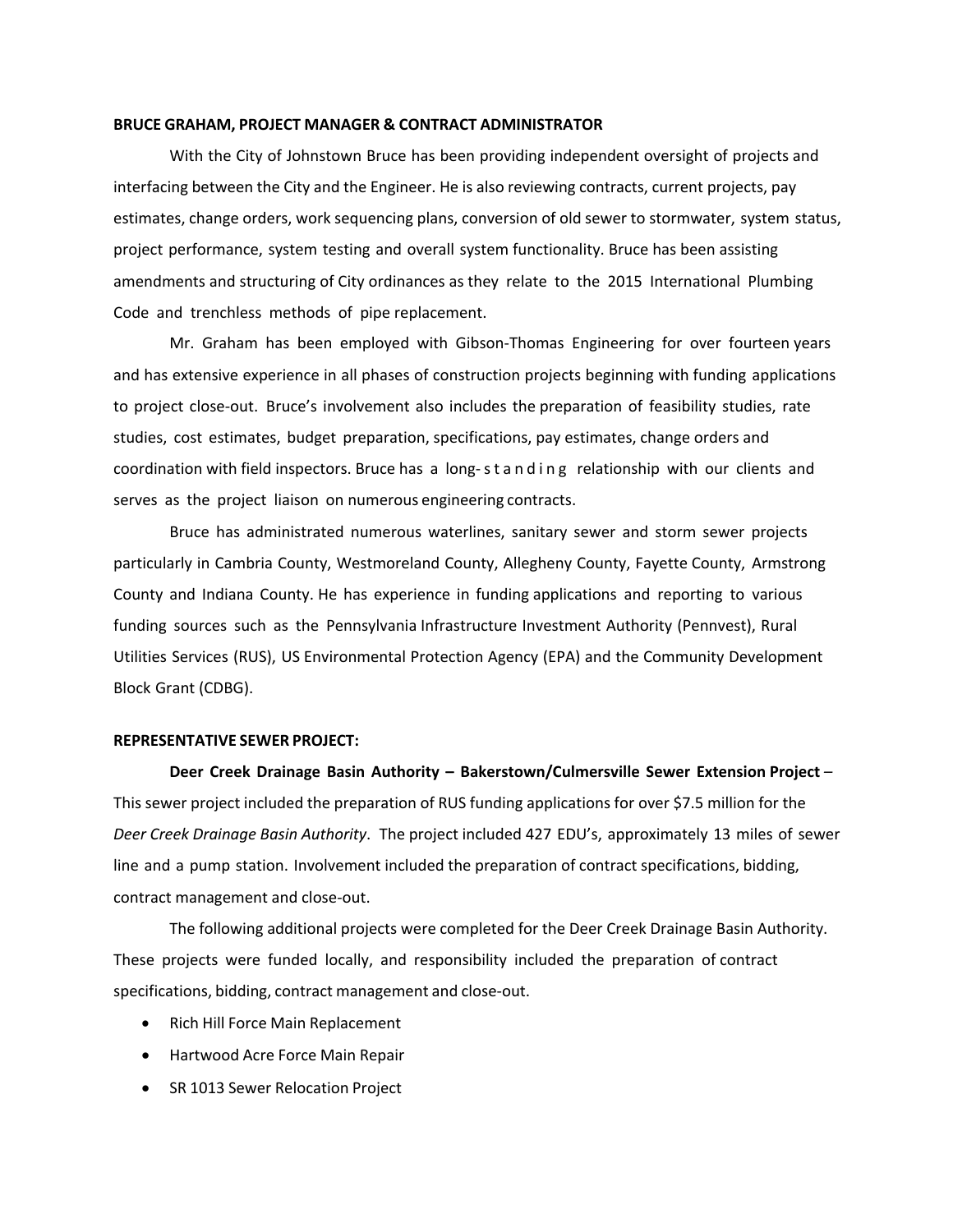## **REPRESENTATIVE WATER PROJECTS:**

**Conemaugh Township Interconnection Project** *–* This project included the preparation of a Rural Utilities Services funding application for the \$2.5 million pumping, storage and interconnection project for the *Greater Johnstown Water Authority* in Cambria and Somerset Counties. The project included preparation of contract specifications, bidding, contract management and close-out.

**Greater Johnstown Water Authority – Ligonier Interconnection Project** – This project included the preparation of a Pennvest funding application for the \$10 million pumping, storage and approximately 16 miles of waterline. Involvement included right of way acquisition, preparation of contract specifications, bidding, contract management and close-out.

**Greater Johnstown Water Authority Capital Improvement Projects** *–* Annual waterline construction projects of approximately \$1 million per year which include the preparation of contract specifications, bidding, contract management and close- out.

**Municipal Authority of Westmoreland County – 5 Year Capital Expenditure Plan** – This project included the preparation of the 5 year plan as supporting documentation used in the application for the \$141 million bond acquisition. The plan includes pumping, storage, plant upgrades and approximately 13 miles of 48" waterline. Involvement includes right of way acquisition, preparation of contract specifications, bidding, contract management and close-out.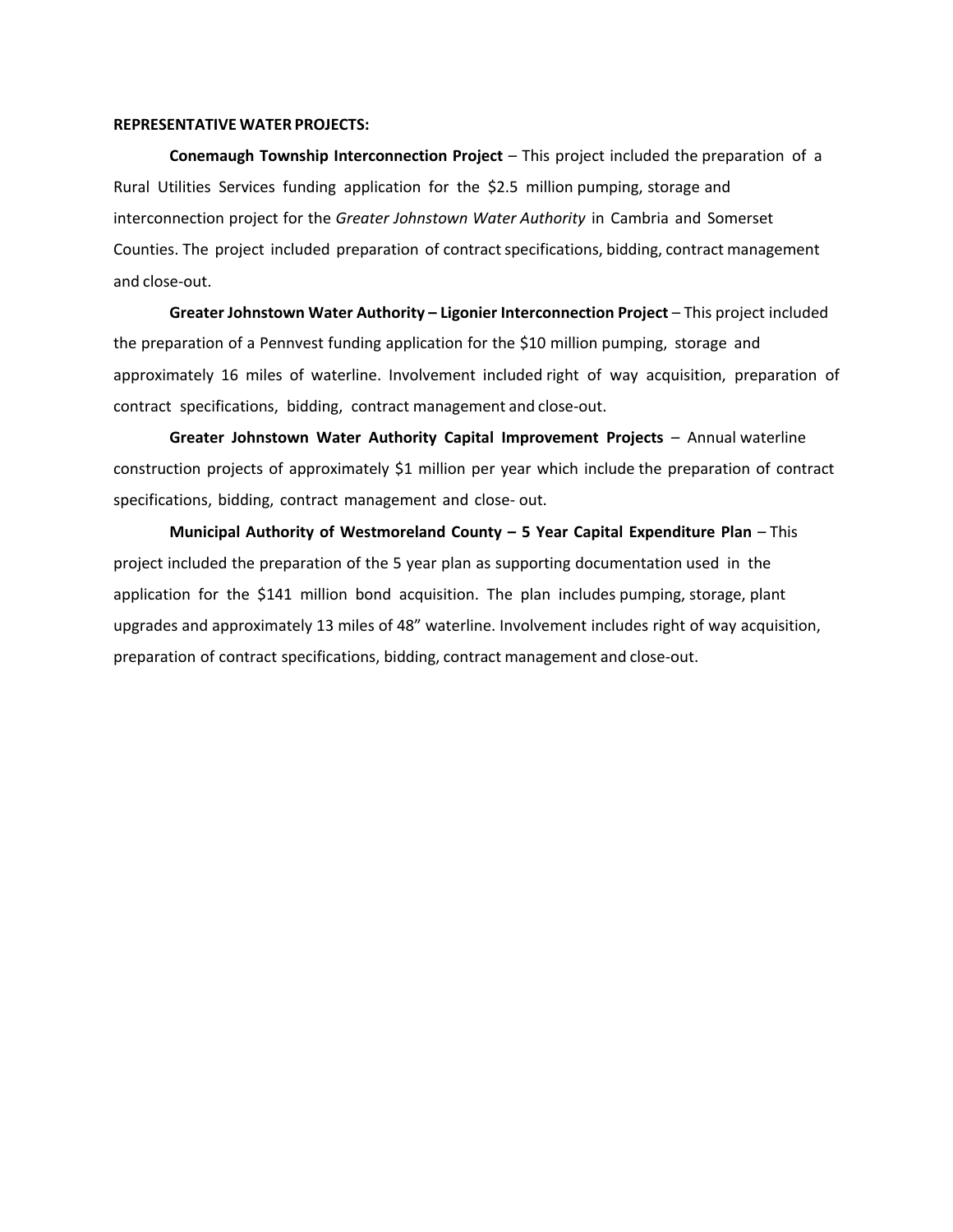## **EDWARD F. SCHMITT – PARTNER AND VICE-PRESIDENT**

With the City of Johnstown, Ed has been providing independent oversight of projects and interfacing between the City and the Engineer. He is also reviewing contracts, current projects, pay estimates, change orders, work sequencing plans, conversion of old sewer to stormwater, system status, project performance, system testing and overall system functionality. Ed has been assisting amendments and structuring of City ordinances as they relate to the 2015 International Plumbing Code and trenchless methods of pipe replacement.

#### **EDUCATION:**

B.S. Pennsylvania State University, State College, PA – 1972 B.A. St. Vincent College, Latrobe, PA – 1972

## **EXPERIENCE***:*

Before coming to Gibson-Thomas Engineering Co., Inc., Mr. Schmitt served as Chief Mechanical Engineer on the Pittsburgh Bulkmail Center, and the Coal Research Facility in Library, Pennsylvania while working for the U.S. Army Corps of Engineers. While with the Corps, he also served as an Environmental Protection Agency Representative on major sanitary sewer construction projects throughout Western Pennsylvania. Throughout his career with Gibson-Thomas Engineering Co, Inc., beginning in 1980 his responsibilities have included design and construction management on major water and sewage projects, coordination with the numerous government agencies involved in completing sewage projects, and he serves as the primary Grants Coordinator in obtaining Pennvest, Rural Utilities Service, Community Development Block Grants and other state and federal funds.

## **REPRESENTATIVE PROJECTS: SEWAGE**

**The Municipal Authority of Buffalo Township Sanitary Sewage Collection and Treatment System, Butler County, PA - Project Director.** The total system consists of a 0.48 mgd extended aeration sewage treatment plant, two pump stations, and thirty-three (33) miles of gravity collector lines serving approximately 1066 customers. Gibson-Thomas Engineering Co., Inc. recommended and designed an extended aeration treatment plant using chemical nitrogen and phosphorus removal and ultraviolet (UV) disinfection. Gibson-Thomas Engineering Co., Inc. has been involved in all phases of the project since its inception and design, including technical and grant application assistance for the \$10.2 million dollar PennVest Loan as well as the \$3.3 million dollar Revenue Bond to construct the project.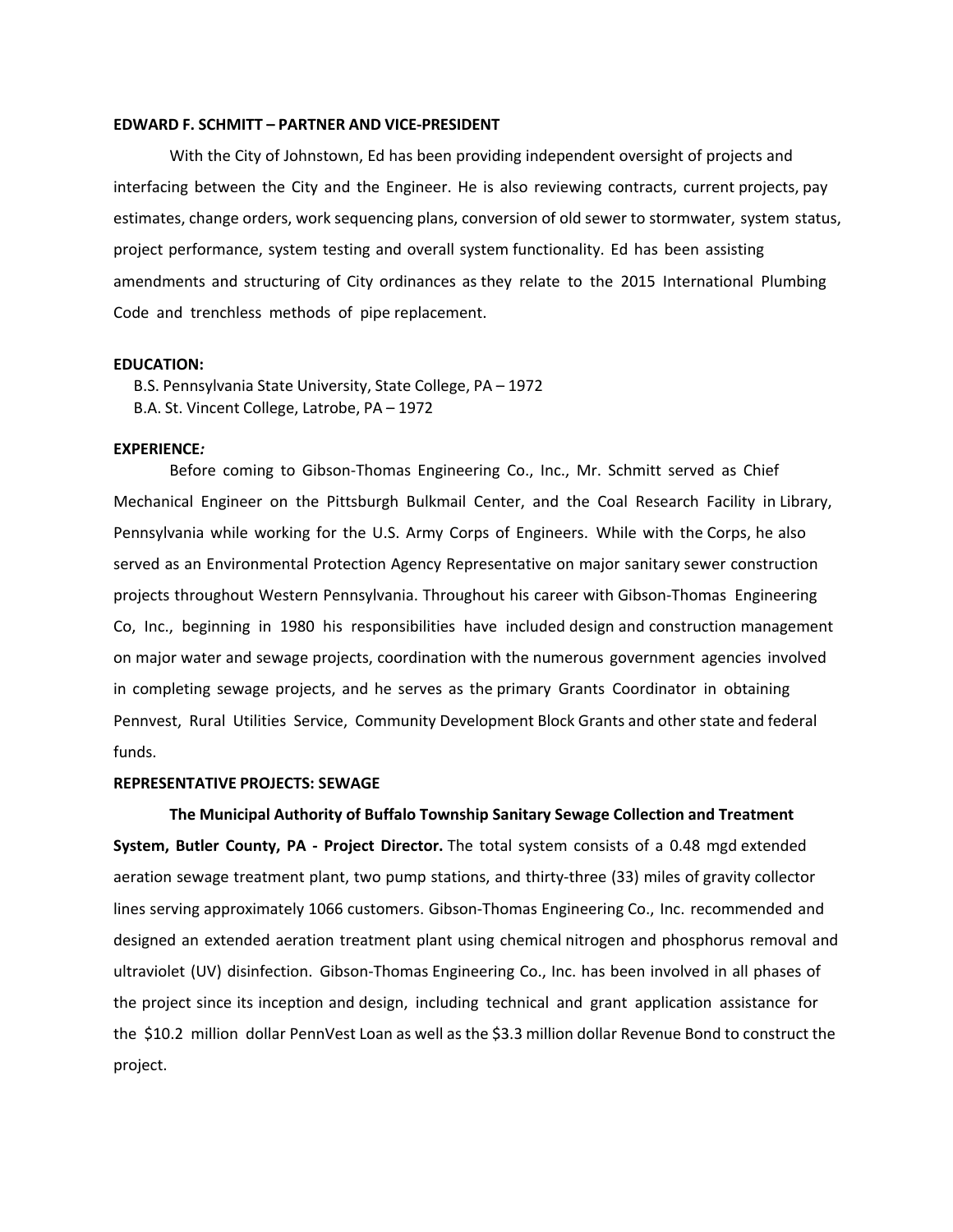**Indiana County Municipal Services Authority Sanitary Sewer Collection and Treatment Systems, Indiana County, PA – Project Director.** These six projects were designed and constructed to provide sanitary sewage service to a total over 3,400 households in ten municipalities throughout Indiana County, as well as portions of Cambria, Clearfield and Armstrong Counties. These remote communities were serviced by gravity collection lines, 17 sewage pumping stations, and 12 sewage treatment plants. The total cost for these projects was over \$42 million. Gibson-Thomas Engineering Co., Inc. was involved throughout each phase of the project. Specifically, Ed was involved throughout each phase of the project with feasibility, funding application, design and construction.

**Derry Township Municipal Authority McGee Run Interceptor, Westmoreland County, PA– Project Director**. This project serves approximately 830 new customers and included 165,000 lineal feet of transmission line and four pump stations which were constructed in the spring of 2001. Three existing sewage treatment plants in the area are utilized for the treatment of the collected sewage. Mr. Schmitt served as project director and handled the project from its inception. Funding for this \$8.4 million-dollar project was obligated in July of 1999 from the USDA Rural Utilities Services. **The McGee Run Interceptor Project was the largest project funded in the Water 2000 Program for that fiscal year.**

**Conemaugh Township Sanitary Sewage Treatment Plant and Collection System, Indiana County, PA – Project Director***.* This \$2.8 million sewer project serves 225 households in Conemaugh Township, Indiana County. Approximately 40,000 lineal feet of sewerline was installed, and an 80,000 gallon per day treatment plant was constructed to serve the area. Gibson-Thomas Engineering Co., Inc. assisted the Authority in applying for funding from USDA Rural Utilities Service to successfully complete the project.

**Upper Allegheny Joint Sanitary Authority – Sewage Treatment Plant Upgrade, Allegheny County, PA – Project Director.** The Upper Allegheny Joint Sanitary Authority serves approximately 10,000 customers in the communities of Tarentum, Borough of Brackenridge, East Deer Township, Fawn Township and Harrison Township in Allegheny County. Gibson- Thomas Engineering Co., Inc. is responsible for designing all replacements or upgrades that maintain the 8 mgd sewage treatment plant. Examples of recent upgrades at the plant include modifications of the existing aeration system, digester conversion from anaerobic to aerobic, numerous mechanical improvements, replacement and upgrade of all combined system outfalls, and replacement of plant main pumps. The work is ongoing.

**Borough of Derry – Fourth Ward CSO Project and Route 217 Pump Station Rehabilitation, Westmoreland County, PA – Project Director.** This \$2.3 million project located primarily in the Fourth Ward area of Derry Borough involves separation of sanitary and storm sewers sharing common